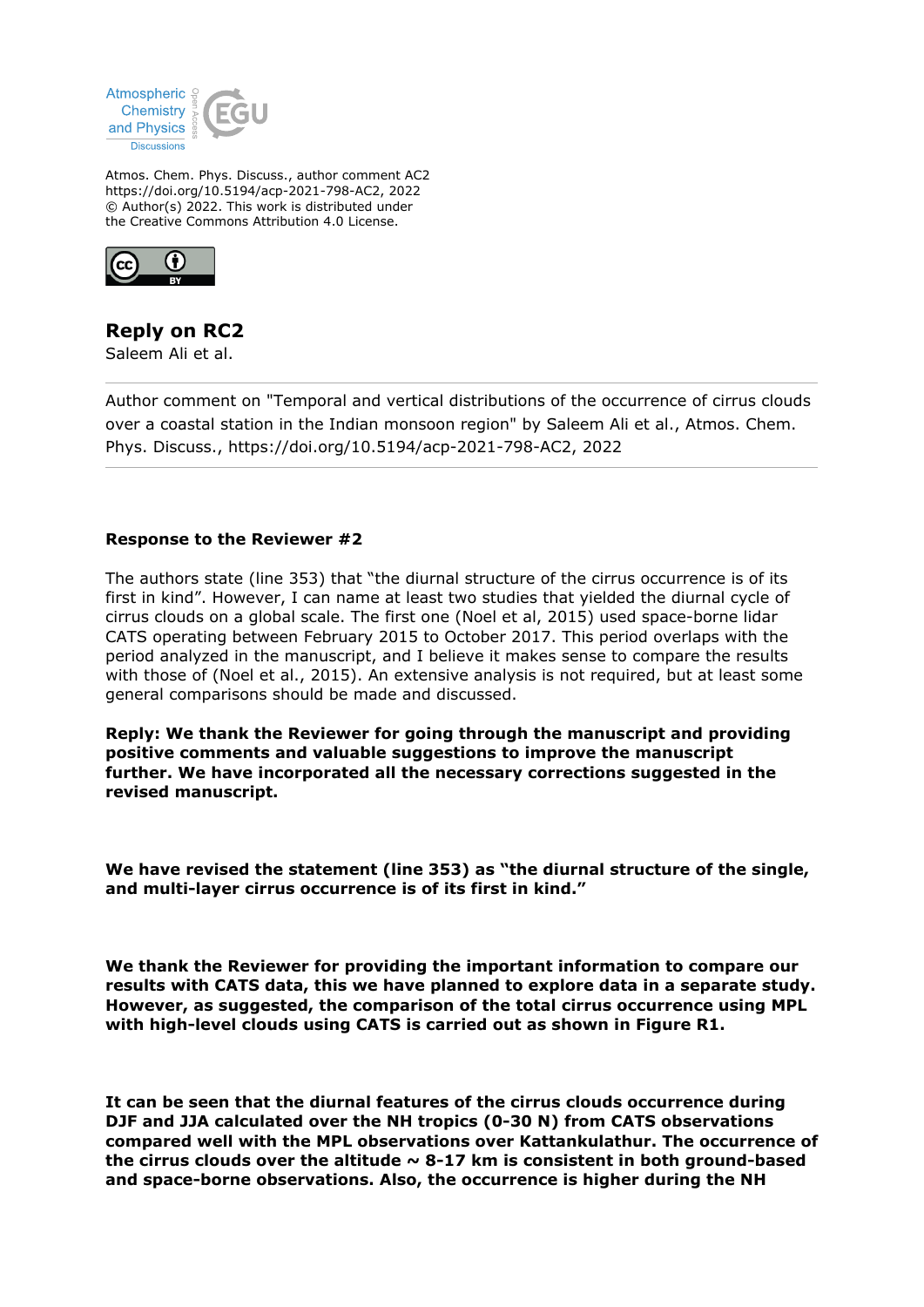**summer than NH winter. However, the total POC does not show pronounced diurnal variation.** 

*Figure R1. The vertical profile of cloud fraction as a function of local time of observation over the land in the Northern Hemisphere tropics during (a) DJF and (b) JJA from 2015 to 2017 (Reproduced from Noel et al., 2018). The occurrence of cirrus clouds as a function of time and altitude observed over Kattankulathur (India) during (c) DJF and (d) JJA from 2016 to 2018.*

In the second work (Feofilov and Stubenrauch, 2019), high clouds have been retrieved from two space-borne infrared sounders, AIRS and IASI, which observe the atmosphere both day and night and their daytime SNRs are the same as the nighttime ones. Even though Fig. 5 and 6 of this work show that the diurnal cycle is not that pronounced at the considered location, I tried to compare its properties to those reported by the authors of the reviewed manuscript. For this, I retrieved the amplitude and peak time values for the point closest to (12.82N, 80.04E) from the publicly available dataset (doi:10.13140/RG.2.2.13038.15681) and analyzed the data. The direct comparison is hindered by differences in the cirrus cloud definitions between the reviewed manuscript and in (Feofilov and Stubenrauch, 2019), differences in sensitivities, wavelengths, and observation geometry. Still, one can see a correlation between the monthly occurrence of cirrus clouds (Fig. 6 of the reviewed manuscript) and the diurnal cycle amplitude (Fig. 1a) and between the peak times occurrence frequency for DJF, MAM, JJA, and SON (Fig. 1b). The latter plot is a combination of single- and multi-layer clouds because the infrared sounders use to retrieve the upper cloud in the case of a multi-layer cloud. Therefore, it should be compared to a weighted average of Fig. 5a and 5b of the manuscript. One can note that JJA peak of Fig. 1b corresponds to JJA peak in Fig. 5a of the manuscript, MAM peak of Fig. 1b corresponds to MAM peak of Fig. 5b, whereas DJF and SON peaks correspond to a superposition of Fig. 5a and 5b. Further analysis is beyond the scope of this review. The main purpose of this exercise was to put the results obtained by the authors in a more general context. The authors are encouraged to develop this further themselves

*Figure 1. Diurnal cycle of high clouds (P <440 hPa) retrieved from a combination of AIRS and IASI space-borne infrared sounders (Feofilov and Stubenrauch, 2019) in 1ºx1º bin containing the point (12.82N, 80.04E), to be compared with Fig. 5 and 6 of the manuscript under review. (a) diurnal cycle amplitude; (b) occurrence rate of peak time values for DJF, MAM, JJA, and SON for thin cirrus clouds*

**Reply: We appreciate the Reviewer's effort in comparing the results and agree with the Reviewer that cirrus occurrence using space-borne observations (IASI and AIRS) shows a nearly similar diurnal pattern with a single layer cirrus occurrence using observation (MPL) during JJA. Similarly, multi-layer occurrence using MPL during MAM also agrees with space-borne observations. This indicates that both ground and space-borne observations are consistent. However, the space-borne observation usually detects the cloud top layer, so the distinction between single and multi-layer cirrus is difficult from the AIRS and IASI**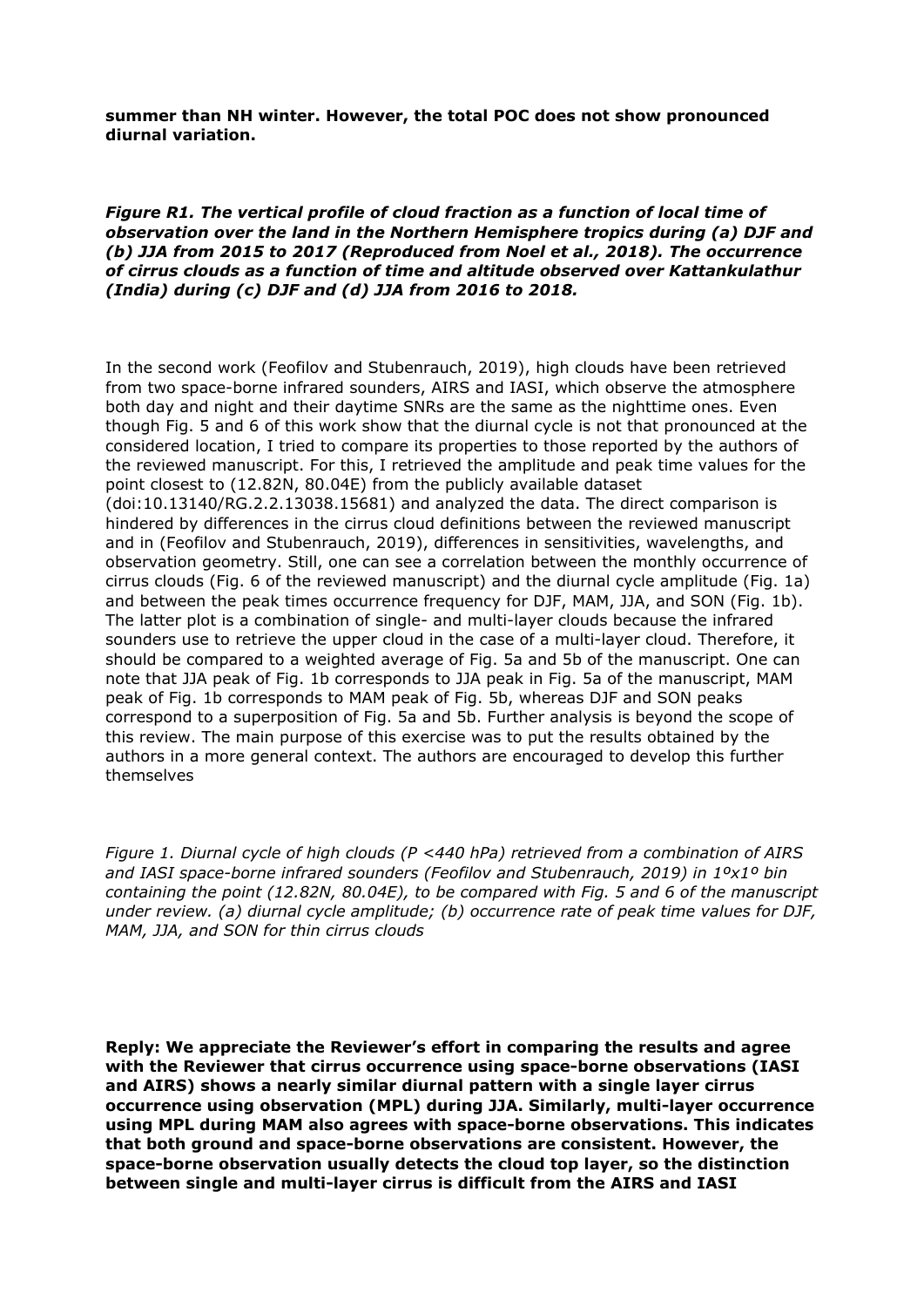**observation. As suggested by the Reviewer, we have compared the results by combining the single and multiple layer cirrus clouds occurrence from the MPL observations, as shown in Figure R2. As mentioned by the Reviewer, the total occurrence of the cirrus clouds does not reveal any pronounced diurnal cycle. The result was kept aside from the original manuscript and single and multilayer clouds that show the pronounced diurnal cycle are analyzed.** 

#### *Figure R2. Comparison of the diurnal variation of the total percentage occurrence of the cirrus clouds using the ground-based (MPL) and space-borne (AIRS and IASI) observations over Kattankulathur.*

Comment:

Line 30: Please, specify the heights and/or state that the effect applies to the whole column.

**Reply: The cirrus clouds affect the whole column (Fleming and Cox, 1974); however, its effect is most pronounced in the TTL region. Yang et al (2010) quantified the radiative impacts of the cirrus clouds on the TTL and observed the net cloud radiative heating below ~16 km and mostly cooling above ~17 km.** 

## **Yang, Q., Fu, Q., & Hu, Y. (2010). Radiative impacts of clouds in the tropical tropopause layer.** *Journal of Geophysical Research: Atmospheres***,** *115***(D4).**

Line 56: To my knowledge, the probability of inhomogeneous nucleation is much higher than that of homogeneous one. The way the phrase is formulated makes one think that their probability is comparable and homogeneous one might be even more preferable.

## **Reply: We agree with the Reviewer that the formation of cirrus clouds due to inhomogeneous nucleation is higher than that of homogeneous nucleation. This sentence is rephrased in the revised manuscript.**

Line 110, Eq. 1: I would expand alpha and beta coefficients and add the coefficient of multiple scattering here. By the way, what is the value of this coefficient for the MPL lidar? Does it affect the analysis?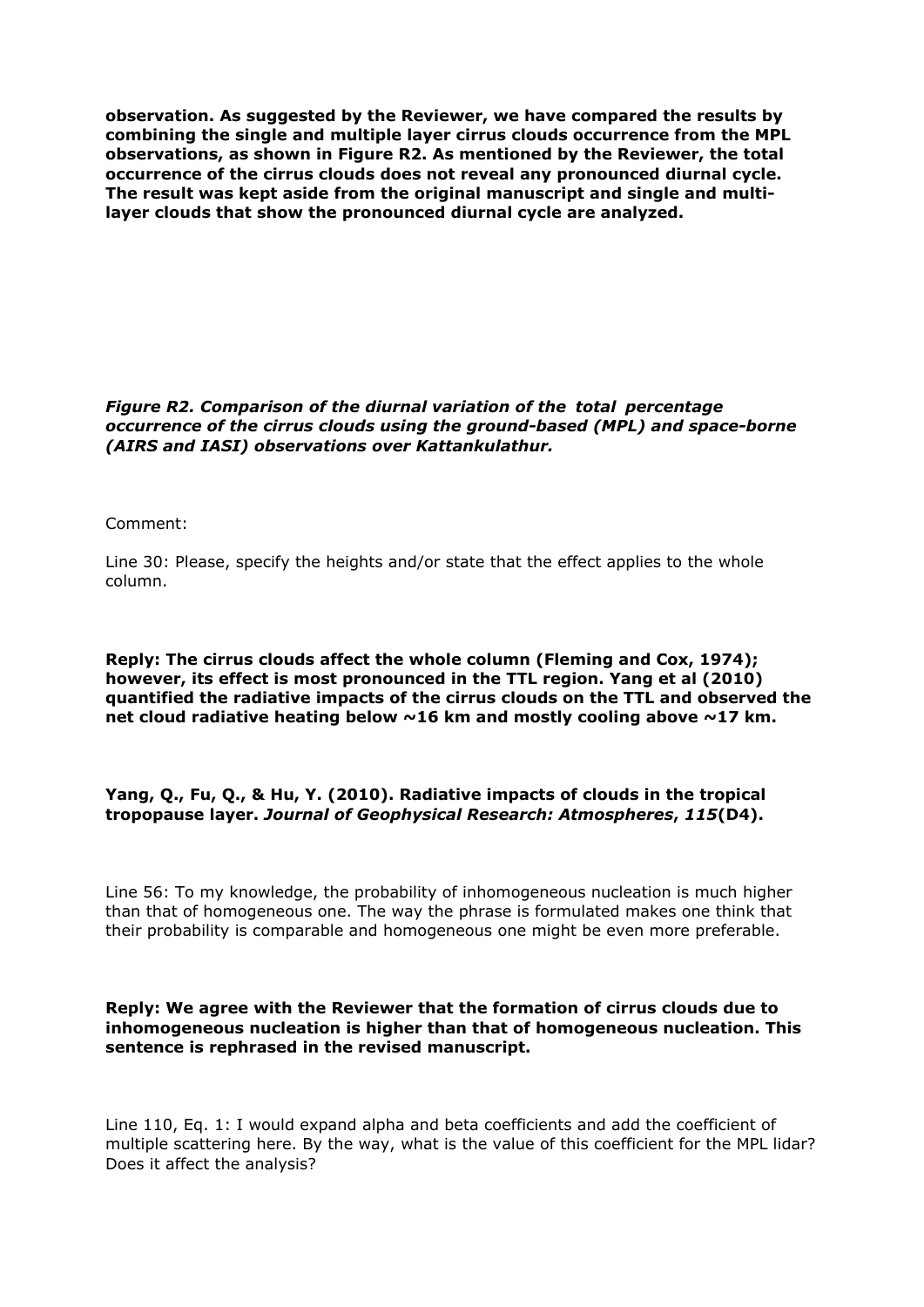**Reply: We thank the Reviewer for the important point to consider for the retrieval of the cloud signal from the MPL observations. This study detects the cirrus clouds using the normalized backscatter (NRB) signal after correcting the system-dependent parameters such as deadtime, after pulse, and the overlap corrections. However, the multiple scattering effects were not considered as it is negligible for our MPL due to its narrow field of view (FOV) (Comstock 2002; Campbell et al., 2002; Bissonnette 2005; Lewis et al., 2022).** 

**Moreover, NRB signals above 8 km are mainly from the clouds and the background molecules, as the signals from the aerosol are almost negligible. Thus, for the study the cirrus clouds, especially their occurrence, NRB data is utilized**.

*Bissonnette, L. R., 2005: Lidar and multiple scattering.* **Lidar: Range-Resolved Optical Remote Sensing of the Atmosphere***, C. Weitkamp, Ed., Springer, 43–103.*

*Comstock, J. M., Ackerman T. P. , and Mace G. G. , 2002: Ground-based lidar and radar remote sensing of tropical cirrus clouds at Nauru Island: Cloud statistics and radiative impacts.* **J. Geophys. Res.***, 107, 4714, doi:10.1029/2002JD002203.*

*Campbell, J. R., Hlavka, D. L., Welton, E. J., Flynn, C. J., Turner, D. D., Spinhirne, J. D., Scott , V. S., III, & Hwang, I. H. (2002). Full-Time, Eye-Safe Cloud and Aerosol Lidar Observation at Atmospheric Radiation Measurement Program Sites: Instruments and Data Processing, Journal of Atmospheric and Oceanic Technology, 19(4), 431-442.*

*Lewis, J. R., Campbell, J. R., Welton, E. J., Stewart, S. A., & Haftings, P. C. (2016). Overview of MPLNET Version 3 Cloud Detection, Journal of Atmospheric and Oceanic Technology, 33(10), 2113-2134. Retrieved Mar 17, 2022, from*

Line 154: Indeed, the vertical smoothing increases SNR. But, wouldn't it be better to average in time and keep the original vertical resolution? What is the rational for vertical averaging?

**Reply: We agree with the Reviewer, and we would like to mention that we have applied the time averaging of the data. The MPL observations are obtained at 1 min. Time interval and 30 m vertical interval which has been averaged to 5 min interval profiles without doing any vertical averaging. The 5-min averaged NRB gradient profiles have several small-scale fluctuations besides the stronger fluctuations due to the cirrus cloud layer. Thus, we have applied the running mean averaging to the NRB gradient profile only to detect the cirrus cloud base**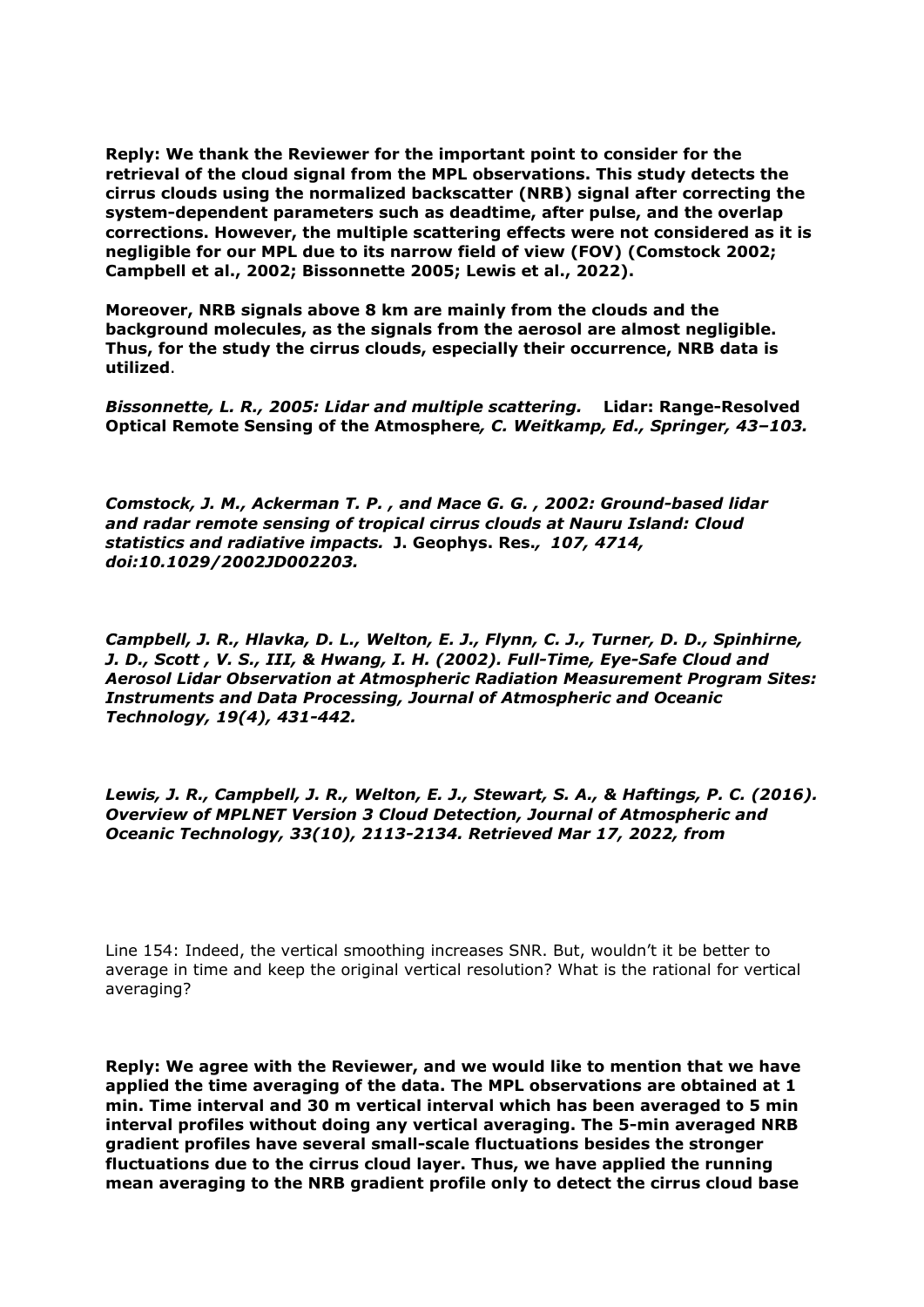**and top as well as to reduce the computation timings. It is to be noted that, the signal also fluctuates within the cloud layer which is not important while computing its base and top that gets smoothed out by the running mean filter. The running mean filter does not affect the cloud signal and its base and top.** 

.

Line 164 and elsewhere (e.g. line 284): the authors mention the difference between daytime and nighttime SNR. Indeed, the sensitivity of cloud detection is not the same for daytime and nighttime, and clouds of certain type cannot be detected during the day. Normally, this should reduce the diurnal cycle retrieval only to optically thicker clouds, but I do not see a clear threshold defined for the analysis. Another methodological issue I see here is the attenuation of the backscattered radiation. This does not affect the lower cloud boundary detection, but it might affect the upper boundary and if the photons are absorbed then there's no information coming from the upper layers. This makes these layers indistinguishable from clear sky. I did not get whether the methodology described in lines 155- 164 manages to tell the attenuated signal from clear sky one. I would say that the reference molecular backscatter profile could be estimated from the atmospheric pressure/temperature profile and added to the analysis, but I do not see this in this section. Could you, please, clarify?

**Reply: We agree with the Reviewer that estimation of the diurnal cycle of the cirrus clouds occurrence normally will be limited to the optically thicker clouds. In our study, we have mange to operate the Lidar during day time except 11:00-14:00 IST in clear sky conditions. Before detecting the cirrus clouds using the NRB signal, we have checked for the presence of the signals above the threshold value taken as the mean plus two standard deviations of the background NRB signal from ambient air (over the altitude ~ 25-30 km).** 

**We again agree with the Reviewer that cloud top detection depends upon its optical thickness. In the cases of optically thick clouds, the photon (lidar signal) may get absorbed by the clouds, and hence detection of the cloud top may not be accurate. Hence, the cloud top detected is considered an apparent cloud top. As mentioned earlier, the cloud base or top is detected only when the signal is more than two standard deviations from the molecular and attenuated backscatter from the background /ambient air.** 

**It is to be noted that the backscatter signal in the cloud-free condition is the combination of the molecular and attenuated backscatter. Thus, the signal from the molecular backscatter (obtained from the temperature and pressure profiles) is removed before obtaining the aerosol backscatter.** 

**However, as the signal from the molecular backscatter is very low, the backscatter signals above the threshold value (mean plus two standard**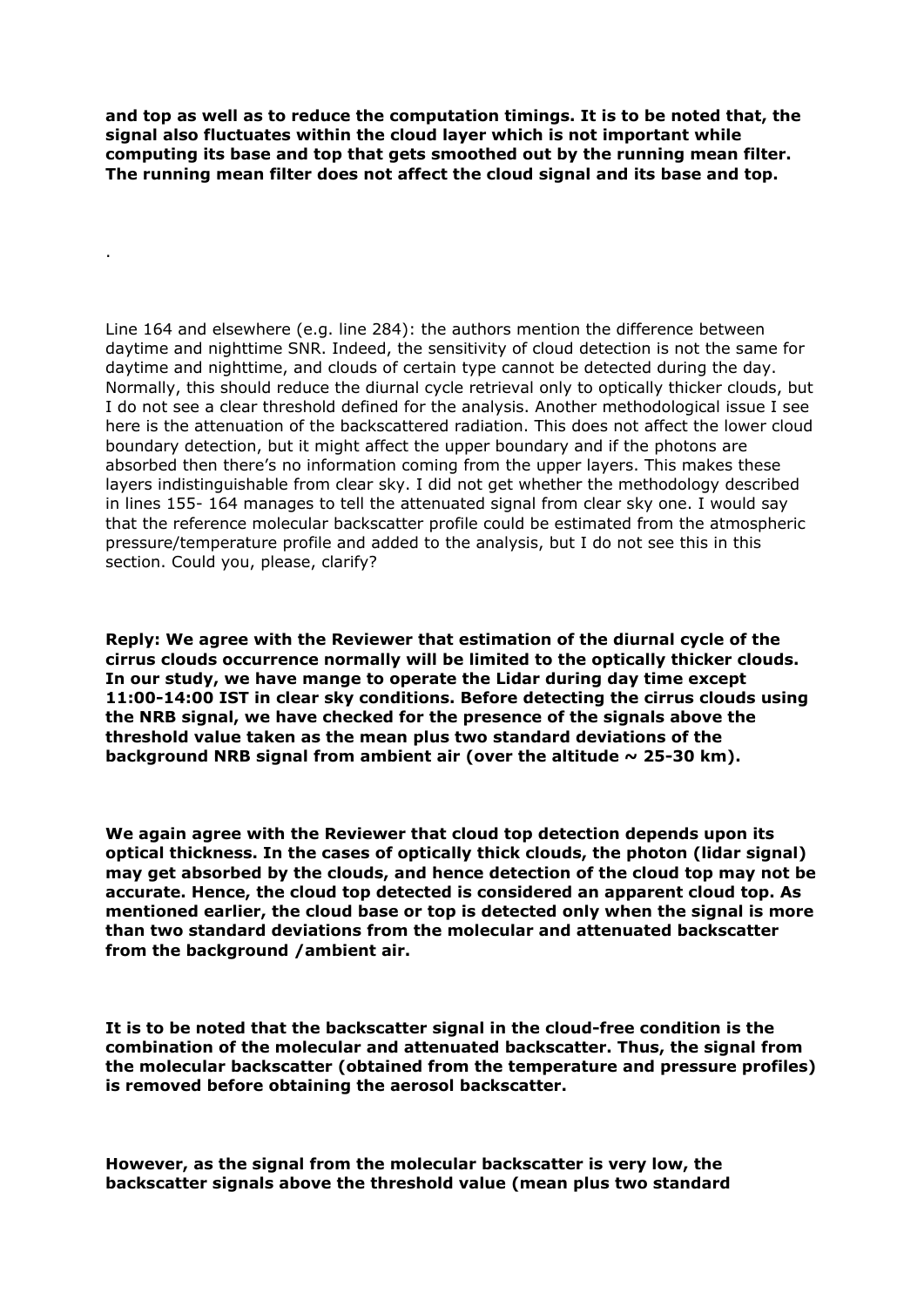**deviations of the background NRB signal from ambient air over the altitude 25-30 km) will be much higher than the molecular backscatter. It will not affect the detection of the cloud base and top heights.** 

**To illustrate the threshold value for identifying the cirrus cloud, we have considered the typical case of the multiple cirrus clouds observations as shown in Figure R3. The details of these cirrus cloud observations have been described in the main manuscript (Figure 2d). We have taken the vertical profiles of the NRB signals from surface to 30 km at 16:30 IST, 20:30 IST, 03:40 IST, and 06:00 IST, as shown in Figures R3b-e, respectively. As mentioned earlier, the background mean plus one and two standard deviations are obtained from the NRB signal between 25 km and 30 km. During daytime (16:30 IST), the NRB** signal up to the attitude of  $\sim$  6 km is much higher than the background signals **shown as dashed lines (cyan and red for one and two standard deviations, respectively). Above it, the NRB signals again go below the threshold value. However, the NRB signal again started to increase and become higher than the threshold value at ~ 9 km due to the cirrus clouds. During night times (20:30 IST and 3:40 IST), the NRB signals are higher than the threshold value up to altitude ~16-17 km. However, during the morning hours, the NRB signals are higher than** the threshold value up to the altitude of  $\sim$  10 km. The cirrus clouds were  $\sim$  12 km and  $\sim$  16 km.

**Thus, we see that, though the NRB signal is poor during the daytime, it provides the detection of the cirrus clouds. However, detection is limited to the optically thicker clouds.** 

*Figure R3: (a) Time height section of the normalized backscattered (NRB) signals over the altitude 0.3 -20 km observed on 15:00 IST on the first day (26-07-2016) to 11:00 IST on the second day (27-07-2016) displaying the multi-layered cirrus clouds. The vertical dashed lines indicate the timings that are taken for SNR analysis. (b)-(e) display the NRB signals from surface to 30 km at 16:30 IST, 20:30 IST, 03:40 IST, and 06:00 IST with the background mean plus one and two standard deviations are obtained from the NRB signal between 25 km and 30 km.* 

Line 336: color scale is missing for Fig. 4

**Reply: We have provided the color code only to portray the difference between days.**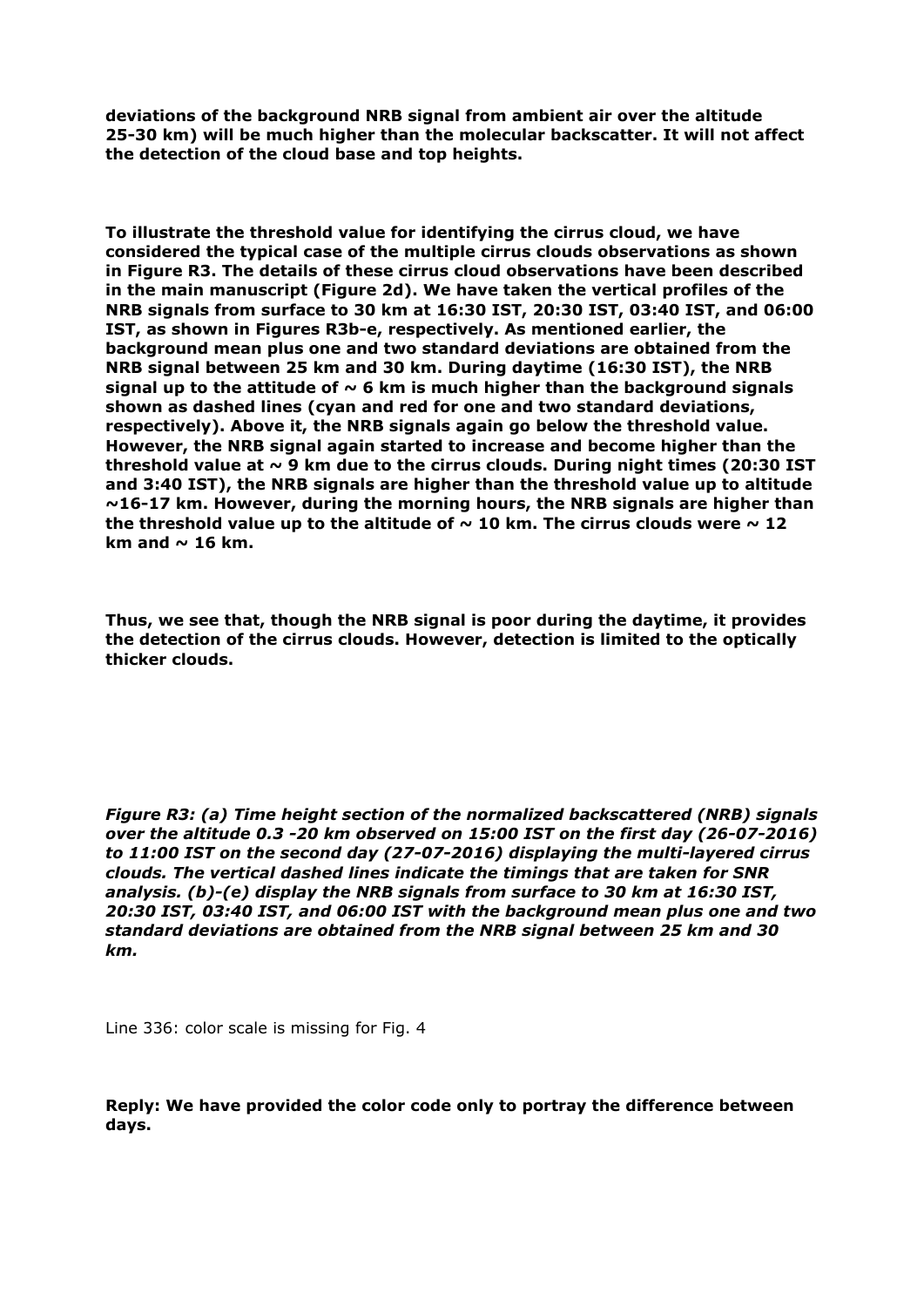Lines 347-348: how does this statement match the main purpose of the manuscript, which is the diurnal cycle retrieval?

**Reply: Thank you for pointing out this mistake. We have modified it in the revised manuscript. We mean here that the cirrus clouds occurrence presented from 15:00 IST on day one to 11:00 IST on day two. However, it is noted that many cirrus clouds especially very thin and subvisible types go undetected because they are thin clouds. Such thin cirrus clouds may not be detected during the daytime due to the limitation of the instrument.** 

Lines 410-411: how to tell the increase in sedimentation load from other reasons for the descending? What is the proof of this statement?

**Reply: Thank you to the Reviewer for the clarification. Generally, the cirrus clouds during the winter season are either thin or subvisible (Sivakumar et al., 2003; Sunilkumar et al., 2003) as this season is free from any deep convection. Sedimentation occurs due to a decrease in the temperature close to the tropopause. Our observation indicates that the cirrus clouds are not always laminar and descend even in winter. Such descending cirrus during the winter season could be due to increases in sedimentation (Nair et al., 2012). However, the optically thicker clouds while descending, as shown in Figure R4 appear related to gravity settlement due to increased load by sedimentation. A detailed analysis of the descending type of the cirrus clouds is being carried out, which we are planning to report in a separate study.** 

## *Figure R4: Time height section of the NRB signal observed during a typical winter season (02 February 2016)*

Sivakumar, V., Bhavanikumar, Y., Rao, P. B., Mizutani, K., Aoki, T., Yasui, M. and Itabe, T.: Lidar observed characteristics of the tropical cirrus clouds, Radio Sci., 38(6), n/a-n/a, doi:10.1029/2002RS002719, 2003.

Sunil Kumar, S. V., Parameswaran, K. and Krishna Murthy, B. V.: Lidar observations of cirrus cloud near the tropical tropopause: General features, Atmos. Res., 66(3), 203–227, doi:10.1016/S0169-8095(02)00159-X, 2003.

Nair, A. K. M., Rajeev, K., Mishra, M. K., Thampi, B. V. and Parameswaran, K.: Multiyear lidar observations of the descending nature of tropical cirrus clouds, J. Geophys. Res. Atmos., 117(17), 1–9, doi:10.1029/2011JD017406, 2012.

Lines 434-439 and elsewhere: sometimes, the term POC (percentage of occurrence of cirrus) is used as some cloud type: "the lower layer of POC", "the POC has a limited vertical extent", and so on. Strictly speaking, the POC has no vertical extent, it's just a percentage. This misusage is misleading. Please, fix it throughout the whole manuscript.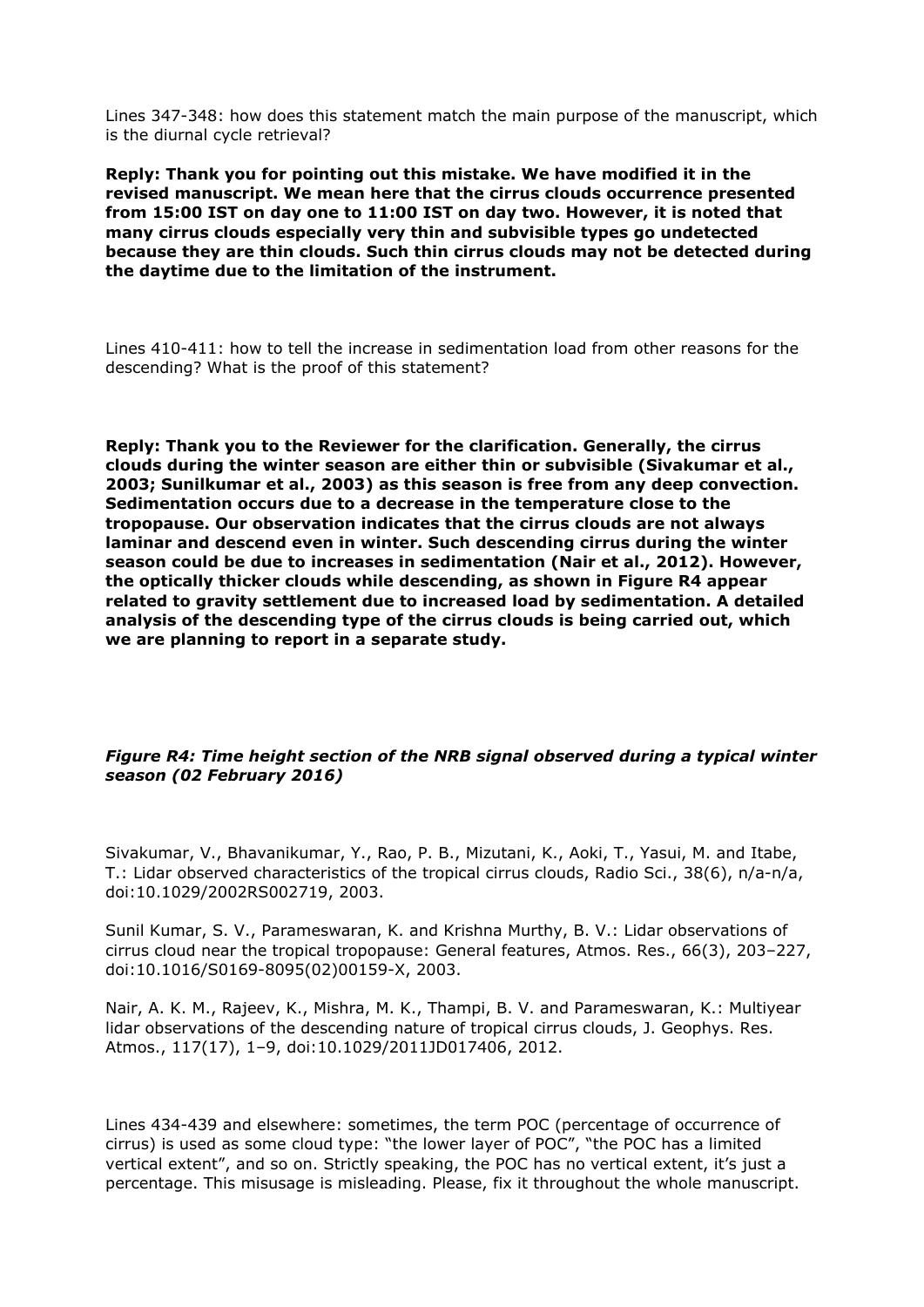**Reply: Thank you to the Reviewer for pointing out this mistake. We have fixed this issue in the revised manuscript.** 

Lines 562-564: where is the proof of this relation? What are the values of Pearson's correlation coefficients for the interannual variation and ENSO or QBO strength?

**Reply: We have added the information on the relationship between the POC and convection (OLR), POC anomalies, and ENSO and QBO indices. The POC is negatively correlated with OLR. That is, the deeper is the convection, the higher is the occurrence of the cirrus clouds. To understand the interannual variations of the POC, we have obtained the POC anomalies by subtracting the annual cycle calculated over the period 2016-2018. We have taken a four-month lag in POC anomalies for ENSO (POC anomalies lagging ENSO). It is observed that the POC anomalies lagged at four-month is positively correlated with the ENSO index significant at a 95% confidence level. It indicates that occurrence enhances during the El Nino years and decreases during the La Nina years. The POC anomalies positively correlated with the QBO index significant at a 95% confidence level. It indicates the POC enhancement during the westerly phase and decrement during the Easterly phases. Though POC shows a strong interannual variation in connection with the ENSO and QBO, it needs a thorough investigation with longer-term datasets.** 

*Figure R5: The time series of (a) the POC and OLR (b) a four-month lagged ENSO index (the Niño 3.4 SST anomalies) and POC anomalies (c) the QBO indices (the zonal wind at 50 hPa) and POC anomalies. The correlation coefficient (r) and the number of months (N) are also shown. The asterisk indicates that the correlation coefficient is significant at a 95% confidence level.* 

Line 618: please, add the uncertainty values to each occurrence rate value here and elsewhere.

**Reply: We have calculated the overall percentage of the occurrence by taking the ratio of the total number of cirrus clouds observed to the total number of observations for every 5 min and 30 m altitude intervals over the period 2016-2018. The monthly (seasonal, annual) percentage occurrences are thus calculated by counting the total hours of the cirrus occurrence divided by the total hours of the observations during a given month (season or year). As the percentage of the occurrence is calculated by dividing the total hours of the cirrus observations divided by the total hours of the MPL observations, there is no uncertainty in the measurement. Note that the cirrus occurrence here and in the rest of the manuscript is not the averaged one.**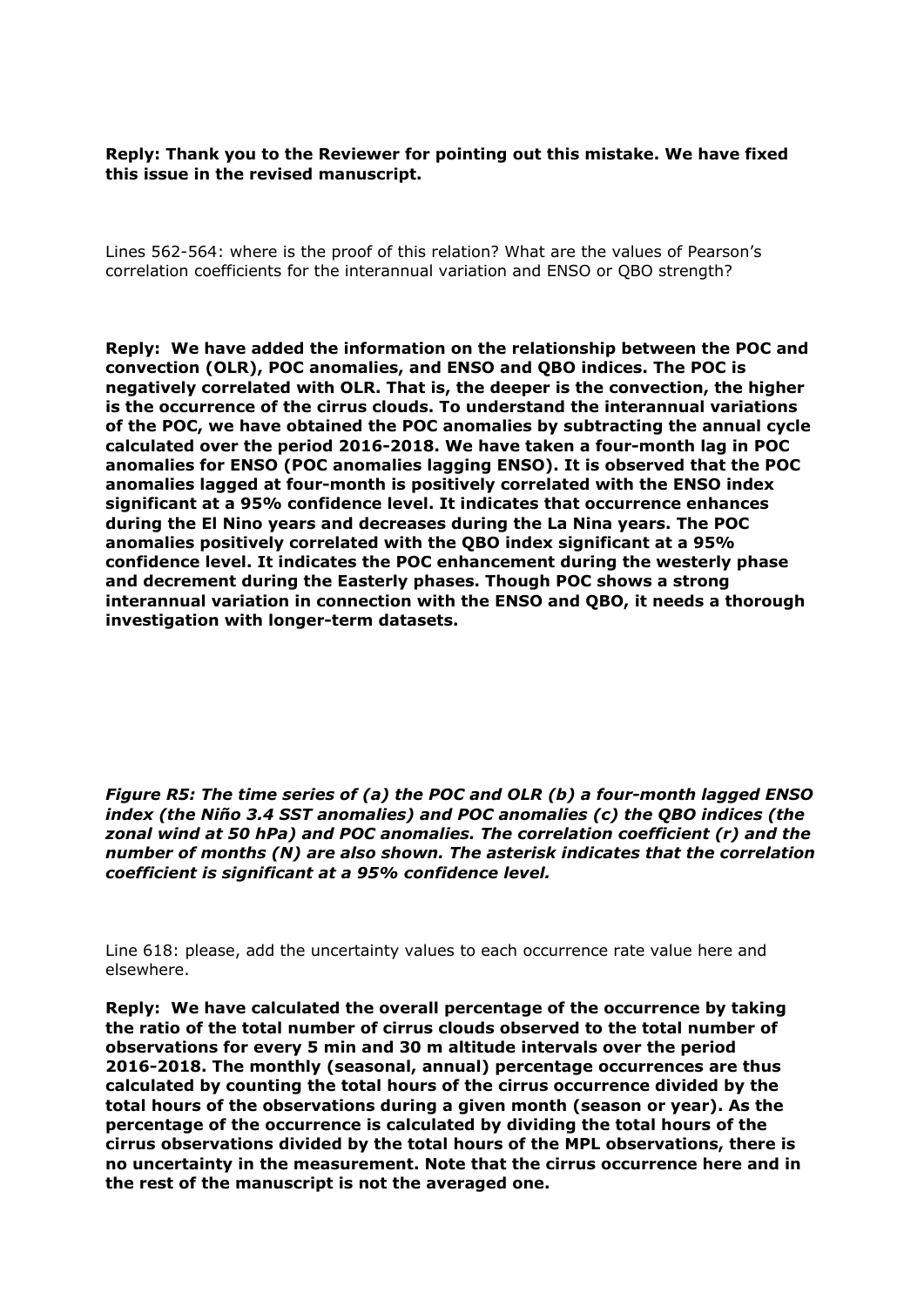Lines 623-624: please, see the comment to lines 347-348 above

## **Reply: We have modified the sentence of lines 347-348 in the revised manuscript.**

#### **Other comments:**

Line 30: "have net warming" –please, reformulate

## **Reply: We have modified this sentence in the revised manuscript.**

Line 353: "is of its first in kind"–language issues

#### **Reply: Corrected the sentence in the revised manuscript.**

Line 299: "shaper and colder" –I didn't get what is meant here

### **Reply: Sorry for the typo. It is sharper and colder. We mean that, in this case, the tropopause is sharper and colder compared to the previous case.**

Line 498: "at" is missing in "POC is higher altitude"

#### **Reply: Corrected**

Line 506: please, change "May month" to "month of May" or just to "May"

## **Reply: Thank you for the excellent suggestion. We have corrected it in the revised manuscript.**

Line 525: "11778 hours lidar was operated", please rephrase

## **Reply: We have rephrased the sentence as "lidar was operated for11778 hours" in the revised manuscript**

Line 599: "at relatively higher altitudes": please, change either to "at relatively high altitudes" or to "at higher altitudes" depending on what you want to say here

#### **Reply: We have changed the sentence as suggested in the revised manuscript.**